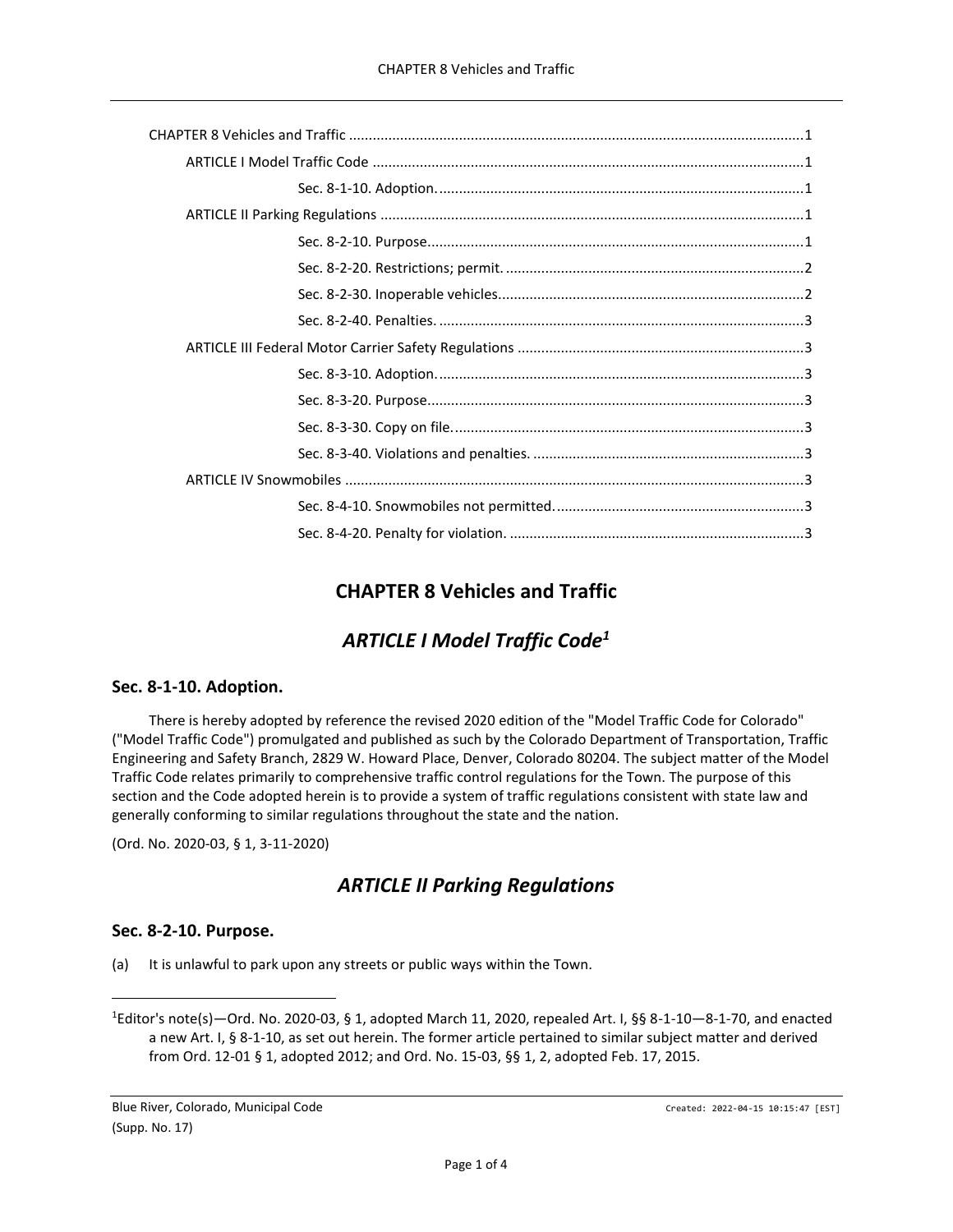- (b) Parking or storage of registered vehicles and/or trailers is limited to designated and maintained off-street parking spaces as defined in Section 16-1-10 of this Code. Parking or storage of vehicles or trailers on landscaped areas or any areas other than designated off-street spaces is prohibited.
- (c) There shall be not more than five (5) unenclosed off-street vehicles or trailers of any type regularly parked on the property unless a variance is granted for good cause, depending on the characteristics of the neighborhood, the size of the lot and the associated densities.

(Prior code 4-1-5F; Ord. 08-07 §1, 2008; Ord. 09-06 §1, 2009; Ord. 13-08 §1, 2013; Ord. No. 17-04, § 2, 6-20-2017)

## <span id="page-1-0"></span>**Sec. 8-2-20. Restrictions; permit.**

- (a) Except as hereinafter provided, the parking or storage of the following personal property anywhere within the Town is prohibited:
	- (1) Construction vehicles, trailers, materials or equipment, except for sites which have an active building permit.
	- (2) Commercial trucks and trailers and other vehicles used in connection with any home occupation except insofar as the same are used solely for personal purposes.
	- (3) Semi-tractor trailers, gooseneck-type trailers and semi-tractor trucks.
	- (4) Travel trailers, enclosed trailers, mobile homes, vans or campers used for storage, permanent occupancy or temporary permanent occupancy.
	- (5) Snowcats.
- (b) Travel trailers, mobile homes, vans, campers and recreational equipment trailers are permitted in a designated parking space, provided they are operational, and legally registered.
- (c) The parking of the motor vehicles or trailers listed in Subsection (a) above is permitted in a completely enclosed building/garage, or in a designated parking space, so as to not be visible from the street or other public or private property.
- (d) The Chief of Police is authorized to permit the parking of the motor vehicles or trailers listed in Subsection (a) above upon a determination by him or her that there will be no significant impact on adjoining properties, including but not limited to a negative impact on property values or diminution in the appearance or enjoyment of the adjoining property. Any permission hereunder shall be in writing and shall be for a period of time stated in the writing. Any determination hereunder may be reviewed by the Board of Trustees on the request of the Board or any affected person.
- (e) The provisions of Subsection (a) above shall not apply to sites on which are kept vehicles used for road maintenance or snow removal pursuant to a contract with the Town.

(Prior code 4-1-5C, D; Ord. 08-07 §§2, 3, 2008; Ord. 09-03 §1, 2009; Ord. 09-04 §1, 2009; Ord. No. 17-03, § 2, 4-11- 2017; Ord. No. 17-04, § 2, 6-20-2017; Ord. No. 19-01, §§ 2, 5, 6-18-2019)

## <span id="page-1-1"></span>**Sec. 8-2-30. Inoperable vehicles.**

Any inoperable vehicle parked on any lot or piece of ground in the Town that is not removed within thirty (30) days after the expiration of its registration, as determined by examining the license plate on the exterior of the vehicle, is a nuisance. A vehicle displaying no state license plate is also a nuisance.